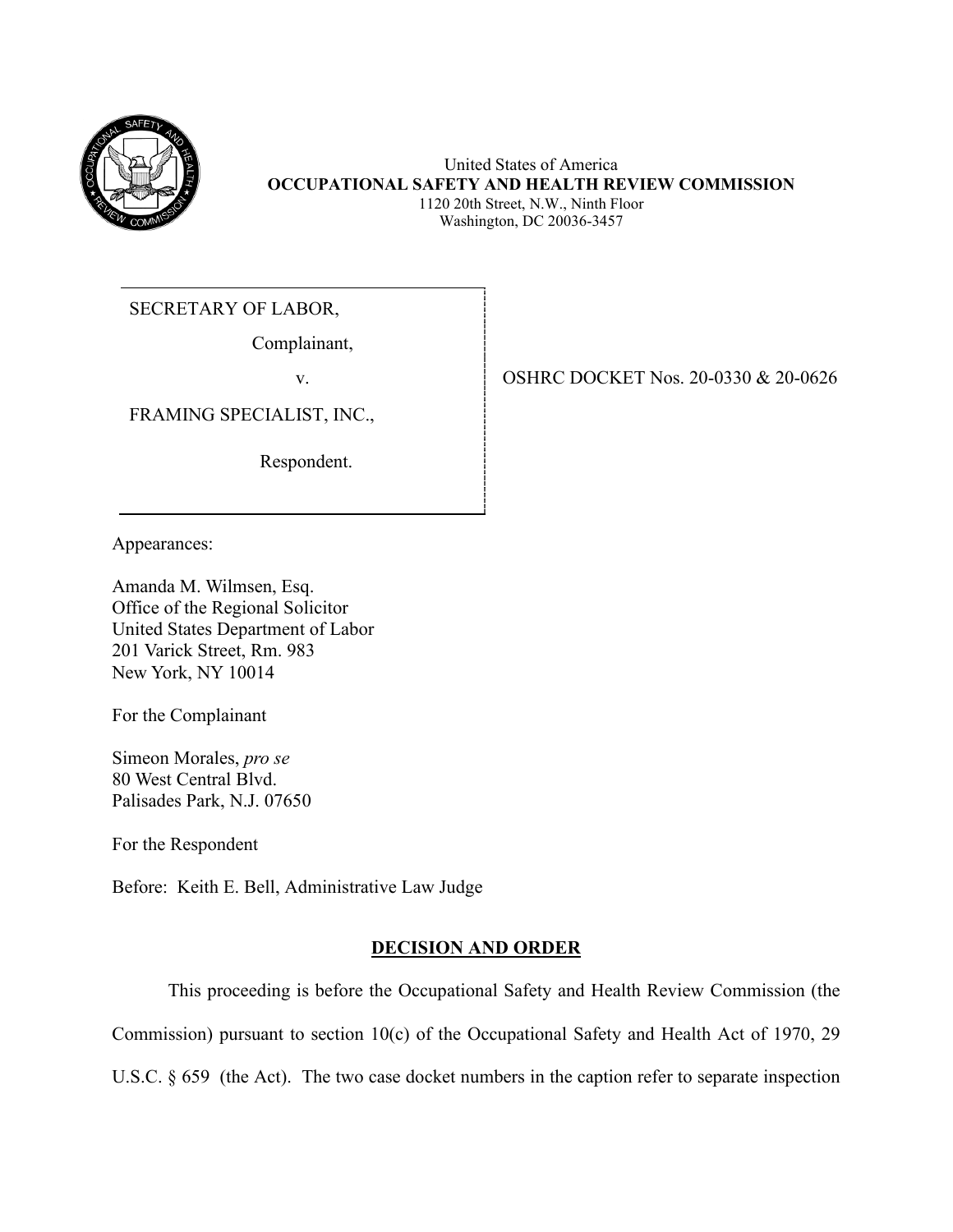events at different worksites, both of which cite Respondent, Framing Specialist, Inc. as the employer.

A hearing for these cases was held on August 24, 2021, virtually using the WebEx online platform as provided and operated by the court reporter (Heritage Reporting Corporation).<sup>1</sup> Respondent/owner, Simeon Morales speaks Spanish and alerted the Court, in advance, that he needed the assistance of an interpreter for the hearing. A Spanish interpreter was provided for Mr. Morales at the Commission's expense.<sup>2</sup> The parties were given an opportunity to file post-hearing briefs; however, only the Secretary filed a brief. For the reasons that follow, the Citations in both cases are **AFFIRMED,** and the proposed penalties are assessed.

### **Jurisdiction**

The record reveals that Respondent was engaged in residential construction work and the Court finds that such activities are considered "business affecting commerce". *See Clarence M. Jones d/b/a C. Jones Co.,* 11 BNA OSHC 1529, 1530 (No. 77-3676, 1983) (holding that there is an interstate market in construction materials and services and therefore construction work affects interstate commerce).<sup>3</sup>

At the hearing, Respondent attempted to dispute coverage under the Act with an unsupported claim that he was not an employer because he had no employees at the worksites at issue in these cases.<sup>4</sup> It is established, by regulation, that an "employer" is covered by the Act if

<sup>&</sup>lt;sup>1</sup> The hearing was held remotely on motion of the Secretary and with the consent of Respondent, Simeon Morales.

<sup>&</sup>lt;sup>2</sup> To ensure access for persons with limited English proficiency, the Commission follows its language access plan. This plan was developed and implemented in compliance with Executive Order 13166 and provides language interpretation and translation services.<br><sup>3</sup> The Court concludes that admissions nos. 1-4 in the Secretary's exhibit marked CX-1 must have been cut and pasted

from another document/case because they attempt to establish that Respondent was engaged in interstate commerce outside of New York; however, it is important to note that, according to the evidence of record, Respondent is a company headquartered in New Jersey (not New York) that did business locally in New Jersey.

<sup>4</sup> It is important to note that Respondent did not raise this "coverage" defense in his answer, nor did he raise it at any time prior to the hearing. Also, the Secretary did not have an opportunity to explore this defense in discovery because Respondent did not participate in discovery.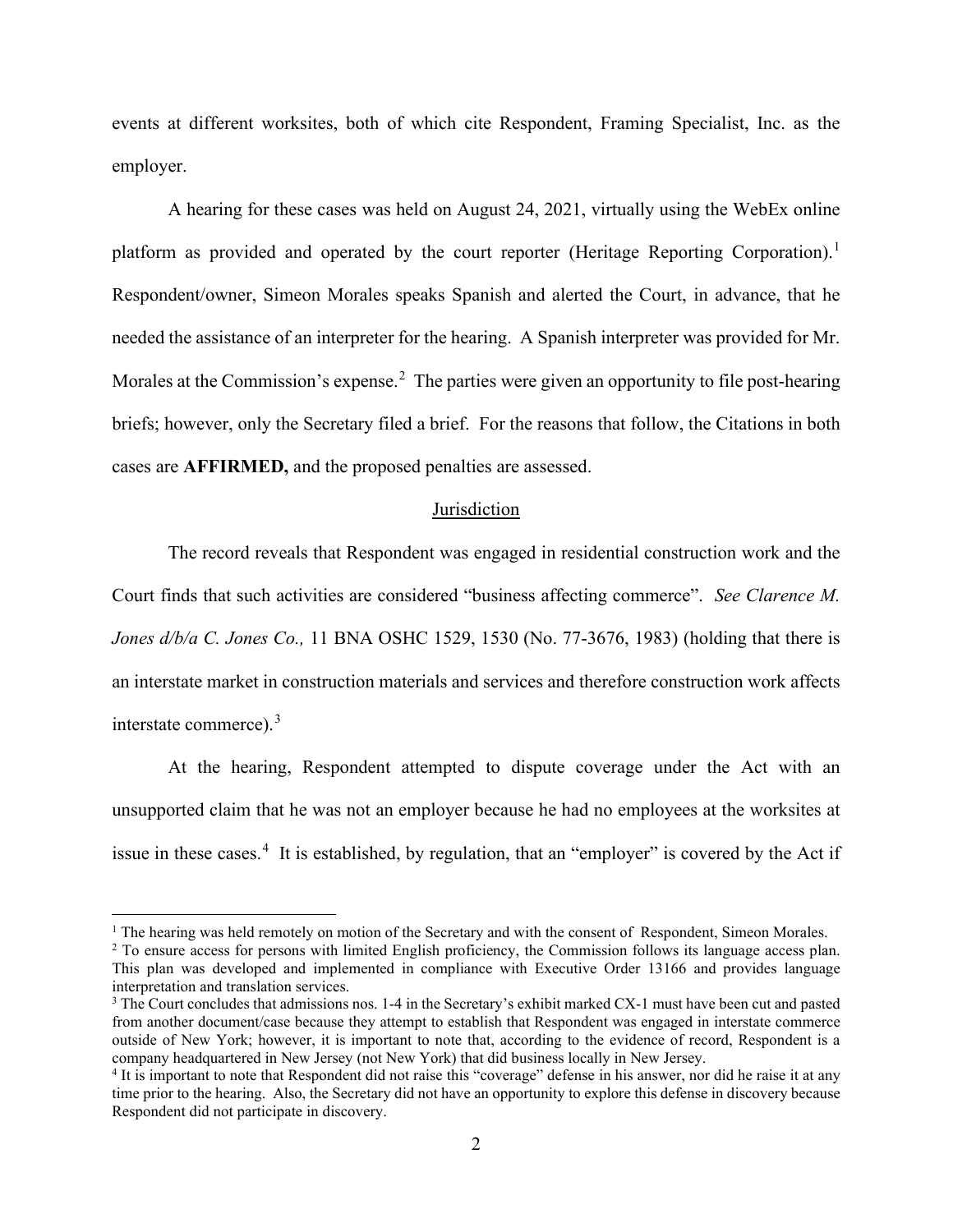it employs one or more employees. 29 C.F.R. § 1975.4(a).

The evidence adduced at the hearing establishes that Respondent employed at least one or more employees at each of the cited workplaces. For the December 10, 2019, inspection conducted at 240 Wayne Ave. in Cliffside, New Jersey (Wayne Ave. worksite) cited in case docket no. 20- 0330, the Occupational Safety and Health Administration (OSHA) Compliance Officer (CO) determined that a gentleman named Mr. Gomez was the foreman in charge of the worksite and that he worked for Respondent, Simeon Morales. Tr. 54, 56. Mr. Gomez called Mr. Morales on the phone whereupon he gave the CO permission to proceed with an inspection of the worksite.<sup>5</sup> Tr. 61.

For the inspection conducted on February 20, 2020, at 467 9<sup>th</sup> St. in Palisades Park, New Jersey (9<sup>th</sup> St. worksite) cited in case docket no. 20-0626, the CO determined that Mr. Gomez was the foreman in charge of this worksite and Mr. Morales was his employer. Tr. 128-29. During the opening conference, Mr. Gomez called Mr. Morales on the phone so the latter could speak directly to the  $CO<sup>6</sup>$  Tr. 132. The CO spoke again to Mr. Morales by phone for the closing conference. Tr. 133.

Importantly, even assuming the Secretary had not adduced evidence that Respondent had employees at each worksite, the Court's Order Granting the Secretary's Motion for Sanctions foreclosed Respondent's ability to raise a "coverage" defense. The Secretary's Requests for Admissions deemed admitted by the Court's Order explicitly establish that, at all relevant times, Respondent had employees.  $CX-1<sup>7</sup>$ .

The record establishes that at all times relevant to this case, Respondent was an "employer"

 $<sup>5</sup>$  The CO spoke to Mr. Morales in Spanish because it is Mr. Morales' primary language. Tr. 57.</sup>

<sup>6</sup> CO Zapata is fluent in Spanish ,which is Mr. Morales' primary language. Tr. 126.

<sup>7</sup> CX denotes Complainant's exhibit.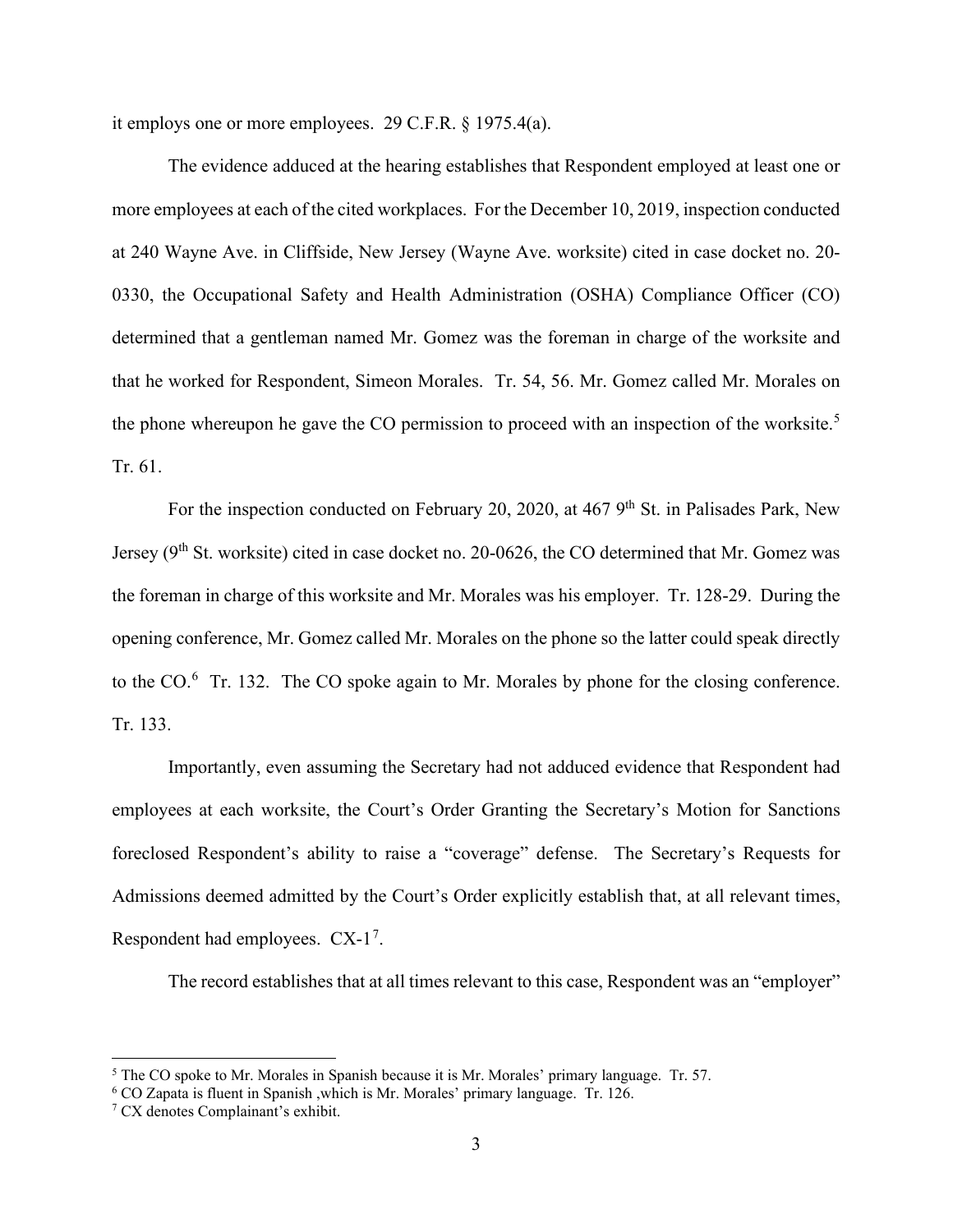engaged in a "business affecting commerce" within the meaning of section 3(5) of the Act, 29 U.S.C. § 625(5).

#### Factual Background

Respondent, Framing Specialist, Inc., is a company that operates in New Jersey and is engaged in framing for residential construction. Tr. 28, 59, 127.

### *Docket No. 20-0330*

On December 19, 2019, CO Stuart Sydenstricker inspected the worksite located at 240 Wayne Ave. in Clifford, New Jersey. Tr. 53-54. He was driving by the worksite and stopped to see if there were any fall hazards present as part of OSHA's local emphasis program. Tr. 54. He observed that Respondent was performing framework at this residential construction worksite. Tr. 54-55. It is admitted that on December 10, 2019, the Wayne Ave. worksite included a structure with two levels that were located higher than ground level. The first floor of the Wayne Ave. worksite structure was located approximately eight feet above the ground. The second floor was located approximately twenty feet above the ground. CX-1, CX-6a (photo).

### *Docket No. 20-0626*

On February 20, 2020, CO Yimy Zapata came into contact with Respondent at its worksite located at 467 9<sup>th</sup> Street in Palisades Park, New Jersey. Tr. 126. CO Zapata conducted an inspection of the worksite because he observed that workers framing a roof on this residential construction project were exposed to a fall hazard. Tr. 127. It is admitted that on February 20, 2020, the  $9<sup>th</sup>$  Street worksite included a structure with a roof that was located approximately twenty-five feet above ground. CX-1, CX-14 (photo).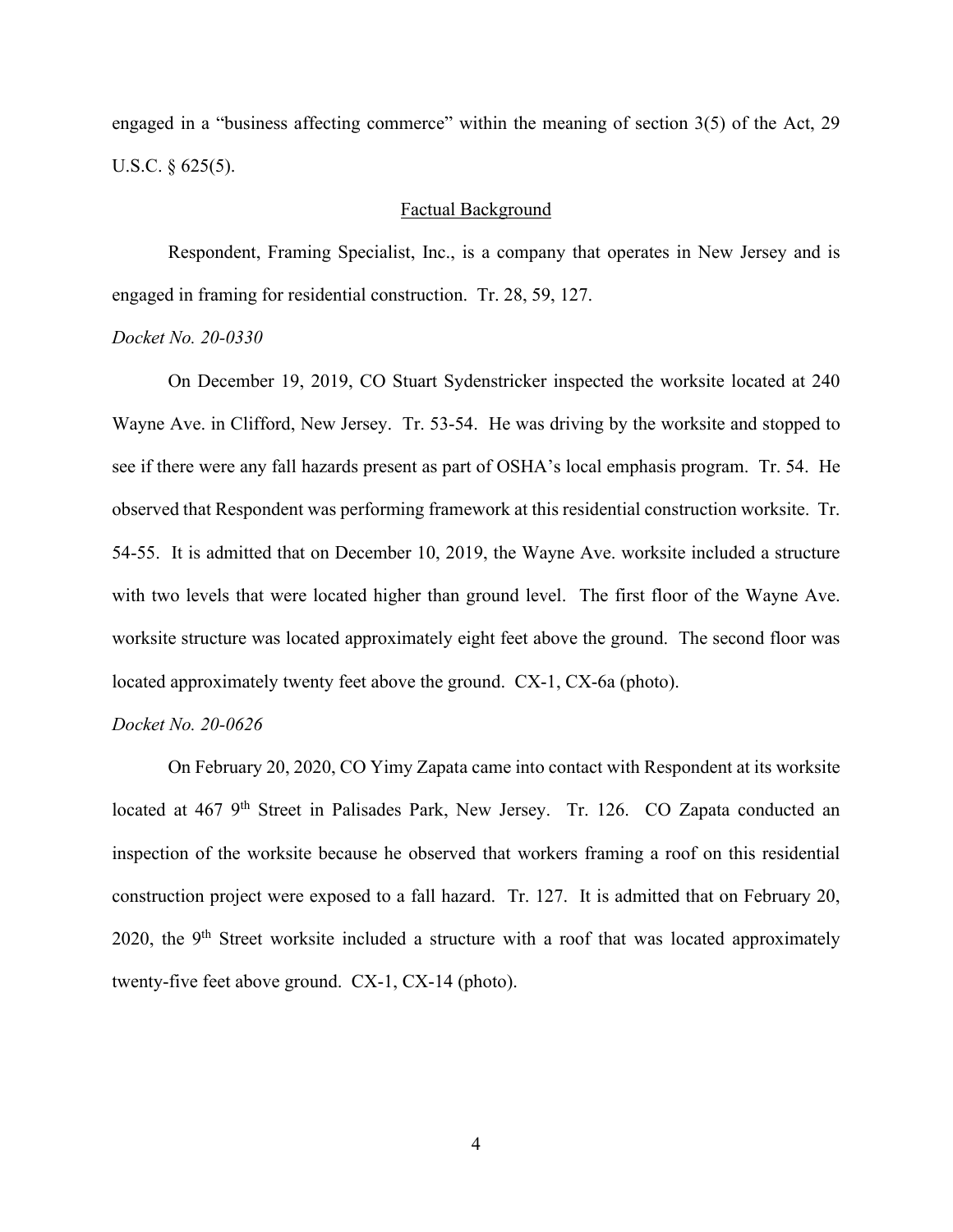# Admitted Facts  $(CX-1)^8$

- 1. During the year 2019, Respondent owned and used equipment manufactured outside of the State of New York.
- 2. During the year 2020, Respondent owned and used equipment manufactured outside of the State of New York.
- 3. During the year 2019, Respondent received goods, materials merchandise, and/or equipment that were manufactured outside of the State of New York.
- 4. During the year 2020 Respondent received goods, materials, merchandise, and/or equipment that were manufactured outside of the State of New York.
- 5. On December 10, 2019, at least one of Respondent's employees at the Wayne Avenue Worksite did not wear eye protection while cutting wood with a saw or using a nail gun.
- 6. On December 10, 2019, at the Wayne Avenue Worksite, at least one of Respondent's employees used a portable ladder to access an upper landing surface.
- 7. On December 10, 2019, at the Wayne Avenue Worksite, the portable ladder that Respondent's employees used to access an upper landing surface extended approximately two feet above the upper landing surface.
- 8. On December 10, 2019, at the Wayne Avenue Worksite, the portable ladder that Respondent's employees used to access an upper landing surface was not secured at its top to a rigid support.
- 9. On December 10, 2019, at the Wayne Avenue Worksite, Respondent did not provide a grasping device to assist employees in mounting and dismounting the portable ladder that Respondent's employees used to access an upper landing surface.
- 10. On December 10, 2019, at the Wayne Avenue Worksite, at least one of Respondent's employees used the top step or top of a stepladder as a step.
- 11. On December 10, 2019, the Wayne Avenue Worksite included a structure with two levels that were located higher than ground level.
- 12. On December 10, 2019, one level of the structure at the Wayne Avenue Worksite was located approximately eight feet above the ground (the "first floor").
- 13. On December 10, 2019, the other level of the structure at the Wayne Avenue Worksite was located approximately twenty feet above the ground (the "second floor").

<sup>8</sup> These facts were deemed admitted by Order of the Court on July 13, 2021, in an Order that granted the Secretary's Motion for Sanctions. The Motion for Sanctions was filed and granted based on Respondent's failure to comply with the Court's Order that granted the Secretary's Motion to Compel.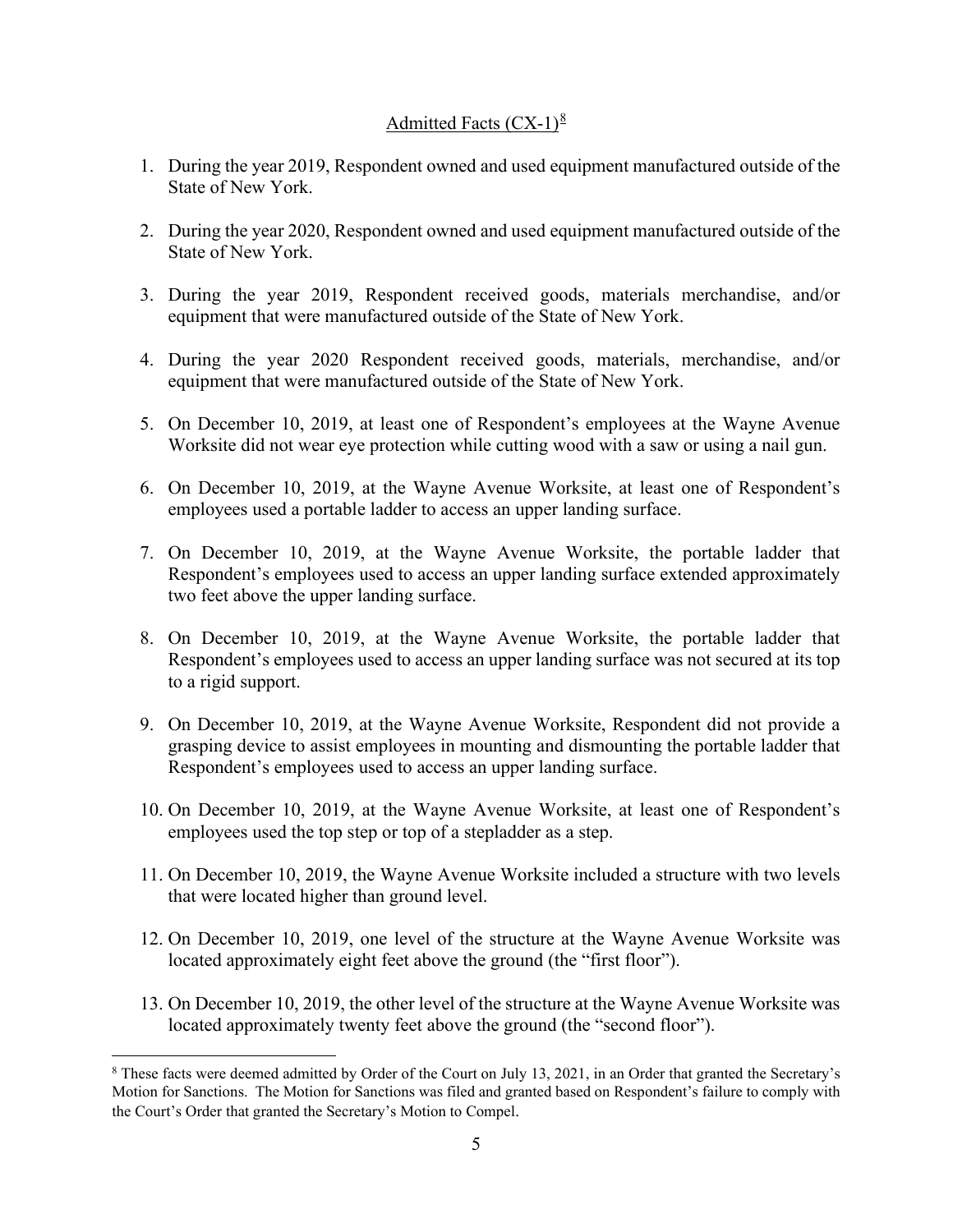- 14. On December 10, 2019, at the Wayne Avenue Worksite, Respondent's employees did not wear personal fall arrest systems while performing work on the first or second floors of the structure.
- 15. On December 10, 2019, Respondent did not provide any type of fall protection at the Wayne Avenue Worksite.
- 16. On February 20, 2020, the 9<sup>th</sup> Street Worksite included a structure with a roof that was located approximately twenty-five feet above the ground.
- 17. On February 20, 2020, at the  $9<sup>th</sup>$  Street Worksite, Respondent's employees who were working on the roof of the structure did not connect the harnesses of the personal fall arrest systems they were wearing to an anchorage.
- 18. On February 20, 2020, Respondent did not provide any type of fall protection aside from the harnesses which employees were wearing.
- 19. During the two years prior to February 20, 2020, Respondent did not have any written fall protection plan.
- 20. Respondent did not submit a notice of contest in response to the citations which were issued to Respondent on December 6, 2018, as a result of OSHA inspection number 1330224.

# Secretary's Burden of Proof

The Secretary has the burden of establishing that the employer violated the cited standard. To prove a violation of an OSHA safety or health standard promulgated under  $\S$  5(a)(2) of the Act, the Secretary must establish, by a preponderance of the evidence, that: (1) the cited standard applies, (2) there was a failure to comply with the cited standard, (3) employees had access to the violative condition, and (4) the employer knew or could have known of the condition with the exercise of reasonable diligence. *Astra Pharm. Prods*., 9 BNA OSHC 2126, 2129 (No. 78-6247, 1981), *aff'd in relevant part*, 681 F.2d 691 (1st Cir. 1982). A preponderance of the evidence is "that quantum of evidence which is sufficient to convince the trier of fact that the facts asserted by a proponent are more probably true than false." *Astra Pharm*., 9 BNA OSHC at 2131, n. 17.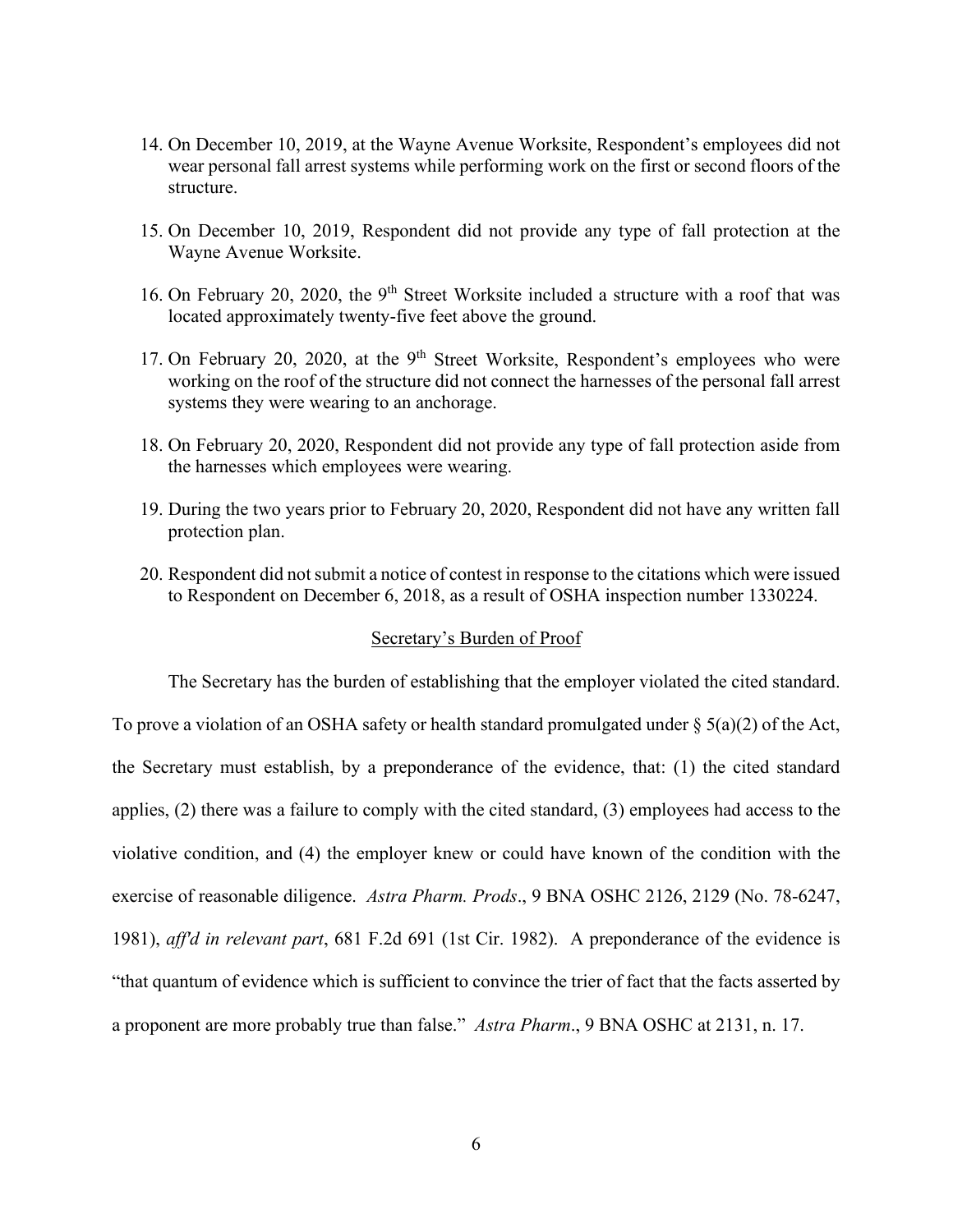### Discussion

### *Docket No. 20-0330*

### Citation 1; Item 1(Serious)

The Secretary alleges a violation of 29 C.F.R. § 1926.102(a)(1), which provides:

The employer shall ensure that each affected employee uses appropriate eye or face protection when exposed to eye or face hazards from flying particles, molten metal, liquid chemicals, acids or caustic liquids, chemical gases or vapors, or potentially injurious light radiation.

Specifically, the Secretary alleges that:

(a) Interior of Building – Street Level Basement: Employees were exposed to eye injury while engaged in framing activities without the use of eye or face protection, on or about 12/10/19.

## *Applicability*

The CO recommended this citation because he observed workers cutting wood with circular saws and nailing with pneumatic nail guns all without face or eye protection. Tr. 81. Part 1926, where the standard is codified within Title 29 of the Code of Federal Regulations, is titled, "Safety and Health Regulations for Construction". Here, Respondent was engaged in framing for residential housing construction. Tr. 28. Also, the plain language of the cited standard requires the use of face or eye protection from, among other things, hazards from flying particles. 29 C.F.R.  $§ 1926.102(a)(1)$ . The standard applies.

#### *Standard Violated*

It is admitted that on December 10, 2019, at least one of Respondent's employees at the Wayne Ave. worksite did not wear eye protection while cutting wood with a saw or using a nail gun. CX-1. The CO testified that wood cutting with circular saws produces particles that fly around and can get into your eye and cause injury. He further testified that a nail gun can ricochet on a hard surface, fly into your face, and possibly injure your face or eye. Tr. 82.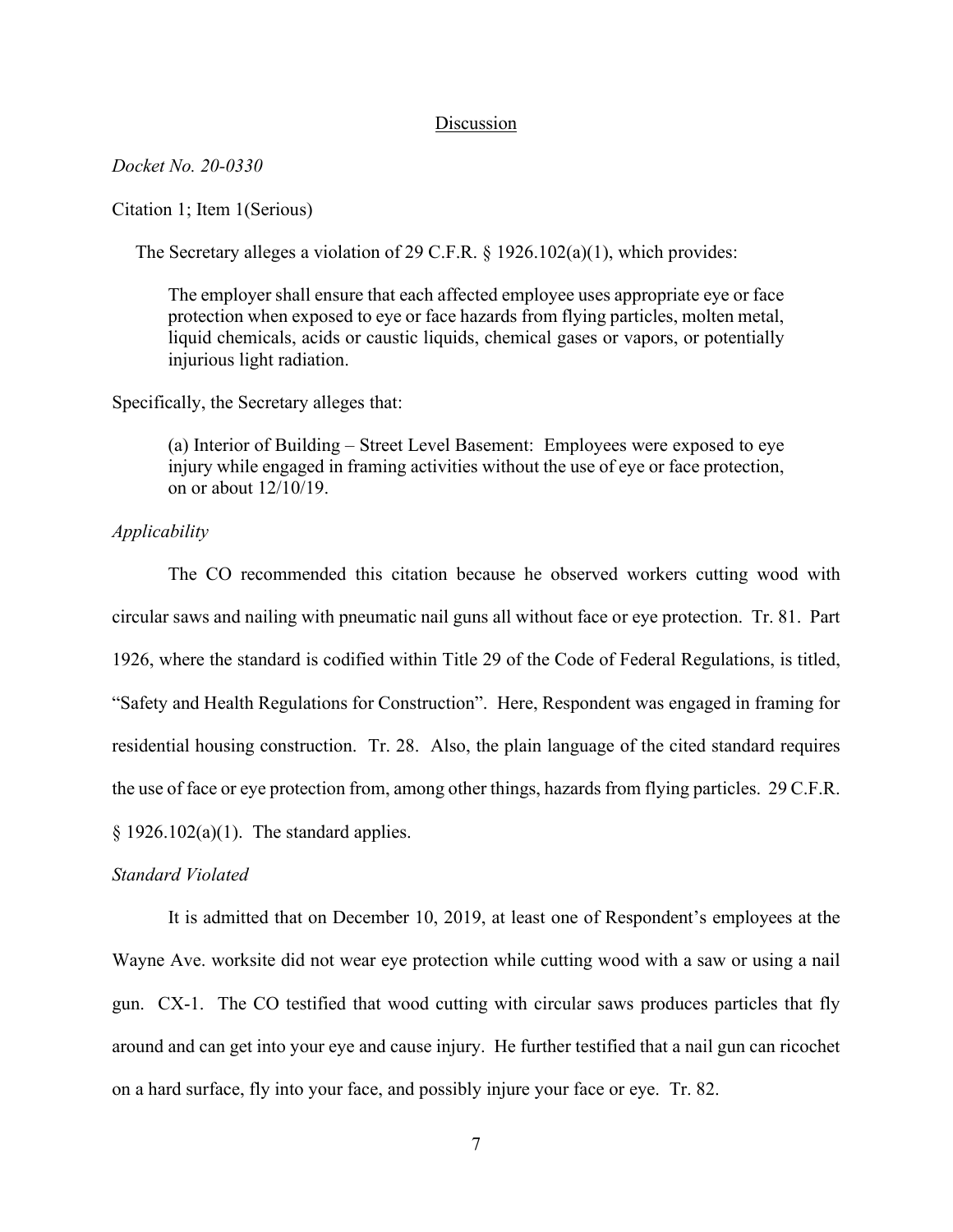Regarding employee access, the Commission has recognized that exposure may be established by showing "that it is reasonably predictable either by operational necessity or otherwise (including inadvertence), that employees have been, are, or will be in the zone of danger." *Nuprecon LP*, 23 BNA OSHC 1817, 1819 (No. 08-1307, 2012). The zone of danger is "that area surrounding the violative condition that presents the danger to employees which the standard is intended to prevent." *KS Energy Servs., Inc*., 22 BNA OSHC 1261, 1264-65 (No. 06- 1416, 2008) (citing *RGM Constr. Co*., 17 BNA OSHC 1229, 1234 (No. 91-2107, 1995)). Here, the employees were within the "zone of danger" as they were performing the work in a manner that created the hazardous condition. The evidence establishes that an employee had access to the hazard and the standard was violated.

### *Employer Knowledge*

 The knowledge requirement may be satisfied by proof either that the employer actually knew, or had constructive knowledge because "with the exercise of reasonable diligence, [it] could have known of the presence of the violative condition." *Pride Oil Well Serv.,* 15 BNA OSHC 1809, 1814 (No. 87-692, 1992). The Commission has also held that an employer is chargeable with knowledge of conditions, which are plainly visible to its supervisory personnel. *A.L. Baumgartner Constr. Inc.,* 16 BNA OSHC 1995, 1998 (No. 92-1022, 1994).

 Here, the CO testified that the foreman, Mr. Gomez, not only directed the employees, but he was also working alongside three of them as they were all exposed to the hazard created by the failure to use eye protection. Tr. 83. Foreman Gomez's knowledge of the cited conditions is imputed to Respondent and employer knowledge is established.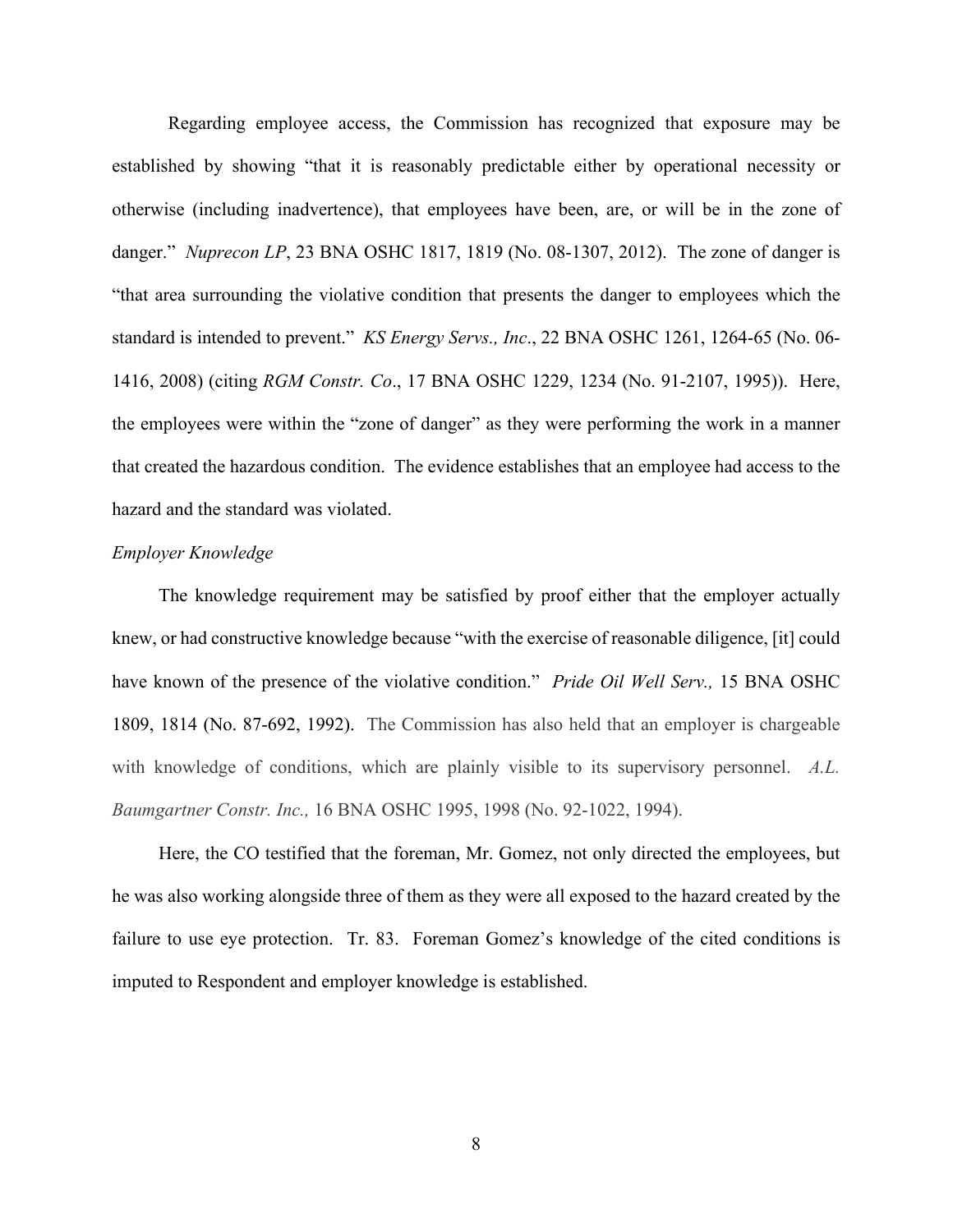## *Classification*

 To demonstrate that a violation was "serious" under section 17(d) of the Act, the Secretary must show a substantial probability of death or serious physical harm that could result from the cited condition and that the employer knew or should have known of the violation. The Secretary need not show the likelihood of an accident occurring. *Spancrete Ne., Inc.*, 15 BNA OSHC 1020, 1024 (No. 86-521, 1991).

 According to the CO, this citation item was classified as "serious" because an eye injury under these conditions could be severe or result in impairment that would require medical attention. Tr. 84. This citation item is properly classified as "serious".

#### Citation 1; Item 2

The Secretary alleges a violation of 29 C.F.R. § 1926.1053(b)(1) which states:

When portable ladders are used for access to an upper landing surface, the ladder side rails shall extend at least 3 feet (.9 m) above the upper landing surface to which the ladder is used to gain access; or, when such an extension is not possible because of the ladder's length, then the ladder shall be secured at its top to a rigid support that will not deflect, and a grasping device, such as a grabrail, shall be provided to assist employees in mounting and dismounting the ladder. In no case shall the extension be such that ladder deflection under a load would, by itself, cause the ladder to slip off its support.

Specifically, the Secretary alleges that:

(a) Interior of Building – Garage: Employees were exposed to approximately 9 feet fall hazard while utilizing an extension ladder that only extend approximately 2 feet over the working surface, on or about 12/10/19.

## *Applicability*

The plain language of the cited standard requires that a ladder used to access an upper landing either extend 3 feet above the upper landing or be secured to a rigid support along with a grabbing device for mount and dismount. 29 C.F.R. § 1926.1053(b)(1). The CO testified that a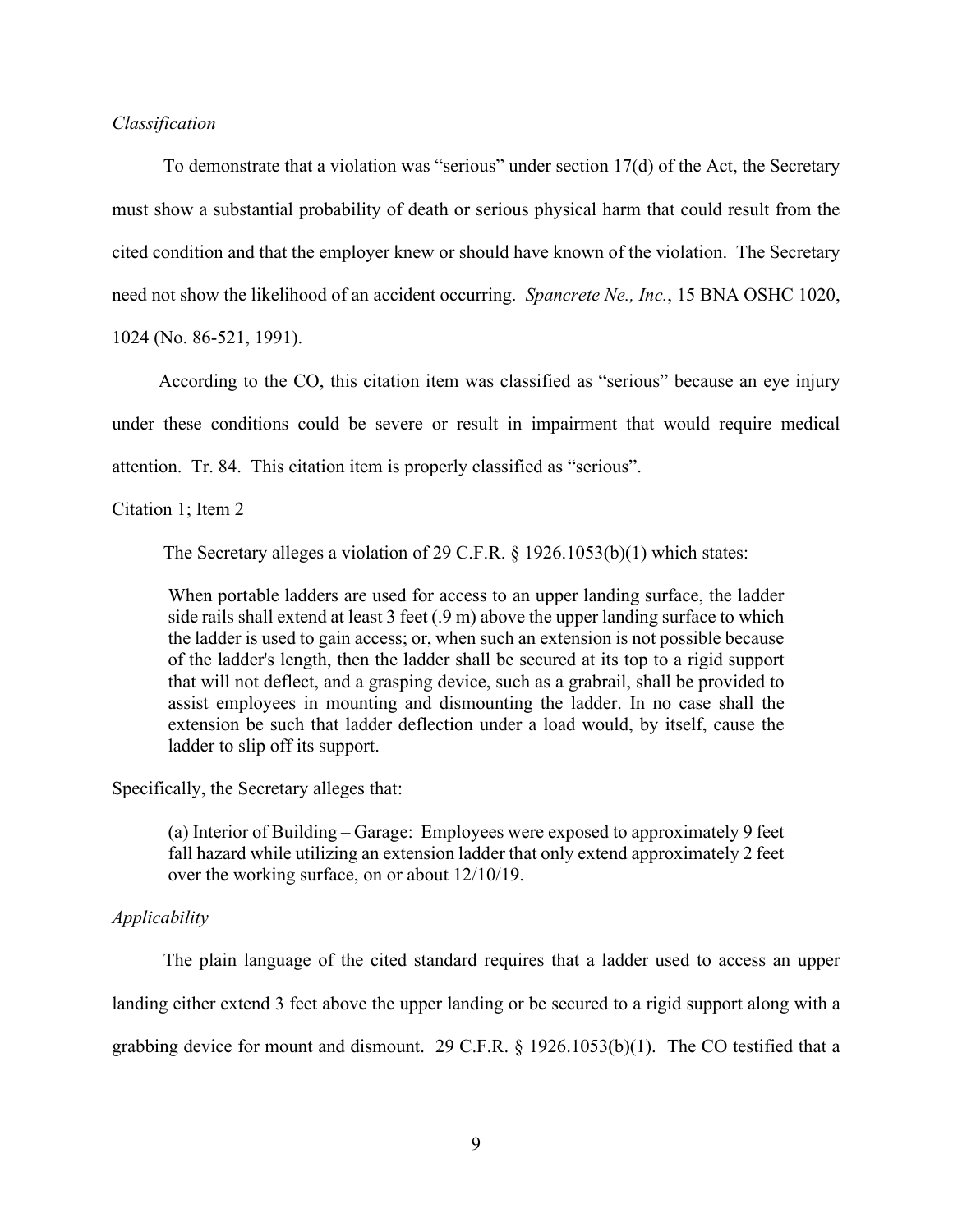ladder was used at this worksite to access the 1<sup>st</sup> floor from the basement. Tr. 63. The standard applies.

# *Standard Violated*

 It is admitted that on December 10, 2019, at the Wayne Ave. worksite, at least one of Respondent's employees used a portable ladder to access an upper landing surface and the ladder only extended 2 feet above the upper landing. CX-1, CX-7 (photo). It is also admitted that the ladder was not secured at its top to a rigid support, neither did Respondent provide a grasping device to assist employees in mounting and dismounting the portable ladder. CX-1. The evidence establishes that an employee had access to the hazard and the standard was violated.

## *Employer Knowledge*

 Based on his discussion with Mr. Gomez, the CO concluded that he was aware of the cited conditions. Tr. 89. Among other things, Mr. Gomez told the CO that they were using the ladder to access the upper floor, they did not have another ladder, and there was no other way to access the first floor. Tr. 63, 87-88. Foreman Gomez's knowledge of the cited conditions is imputed to Respondent and employer knowledge is established.

## *Classification*

 The CO concluded that a fall from the ladder, which was 8-9 feet tall, could have caused serious injuries or fractures because the exposed employee would have fallen to the gravel floor below. Tr. 90. This citation item is properly classified as "serious".

## Citation 1; Item 3

 The Secretary alleges a violation of 29 C.F.R. § 1926.1053(b)(13), which states: The top or top step of a stepladder shall not be used as a step.

Specifically, the Secretary alleges that: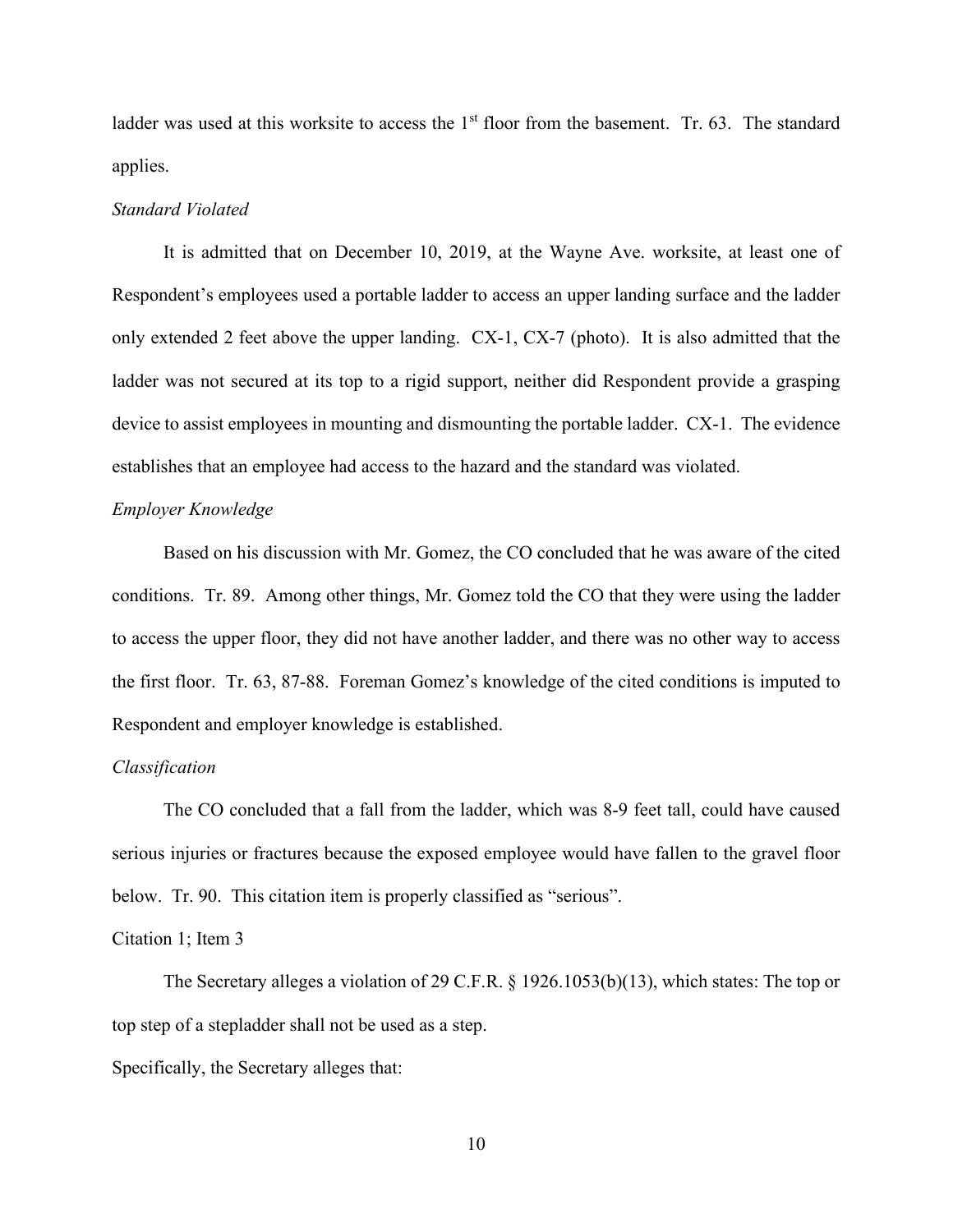(a) Interior of Building  $-1<sup>st</sup>$  floor: Employee was exposed to a 4 [foot] fall hazard while engaged in framing activities and utilizing the top step and top of a step ladder, on or about  $12/10/19$ .<sup>9</sup>

### *Applicability*

 The plain language of the cited standard prohibits the use of the top of a step ladder as a step. The CO testified that he observed an employee doing framing activity using a step ladder with one foot on the top step and the other on the top of the ladder. Tr. 95. The standard applies. *Standard Violated* 

 It is admitted that on December 10, 2019, at the Wayne Ave. worksite, at least one of Respondent's employees used the top step or top of a stepladder as a step. The evidence establishes that an employee had access to the hazard and the standard was violated.

## *Employer Knowledge*

 The CO testified that Mr. Gomez knew about the cited conditions because he was there on site and fully aware of the height of each floor which could not easily be reached with a 4-foot step ladder without using the top as a step. Tr. 96-97. Foreman Gomez's knowledge of the cited conditions is imputed to Respondent and employer knowledge is established.

### *Classification*

 The CO classified this citation item as "serious" because the exposed employee could lose balance, fall, and the resulting injury could include a fracture. Tr. 98. This citation item is properly classified as "serious".

### Citation 2; Item 1 (Repeat)

 The Secretary alleges three (3) instances (designated as instance a, b, and c) of a violation of 29 C.F.R. § 1926.501(b)(13) which states:

<sup>&</sup>lt;sup>9</sup> During the hearing, the Secretary made a motion to amend the narrative of this citation to replace the word "set" with "step". The motion was granted. Tr. 94.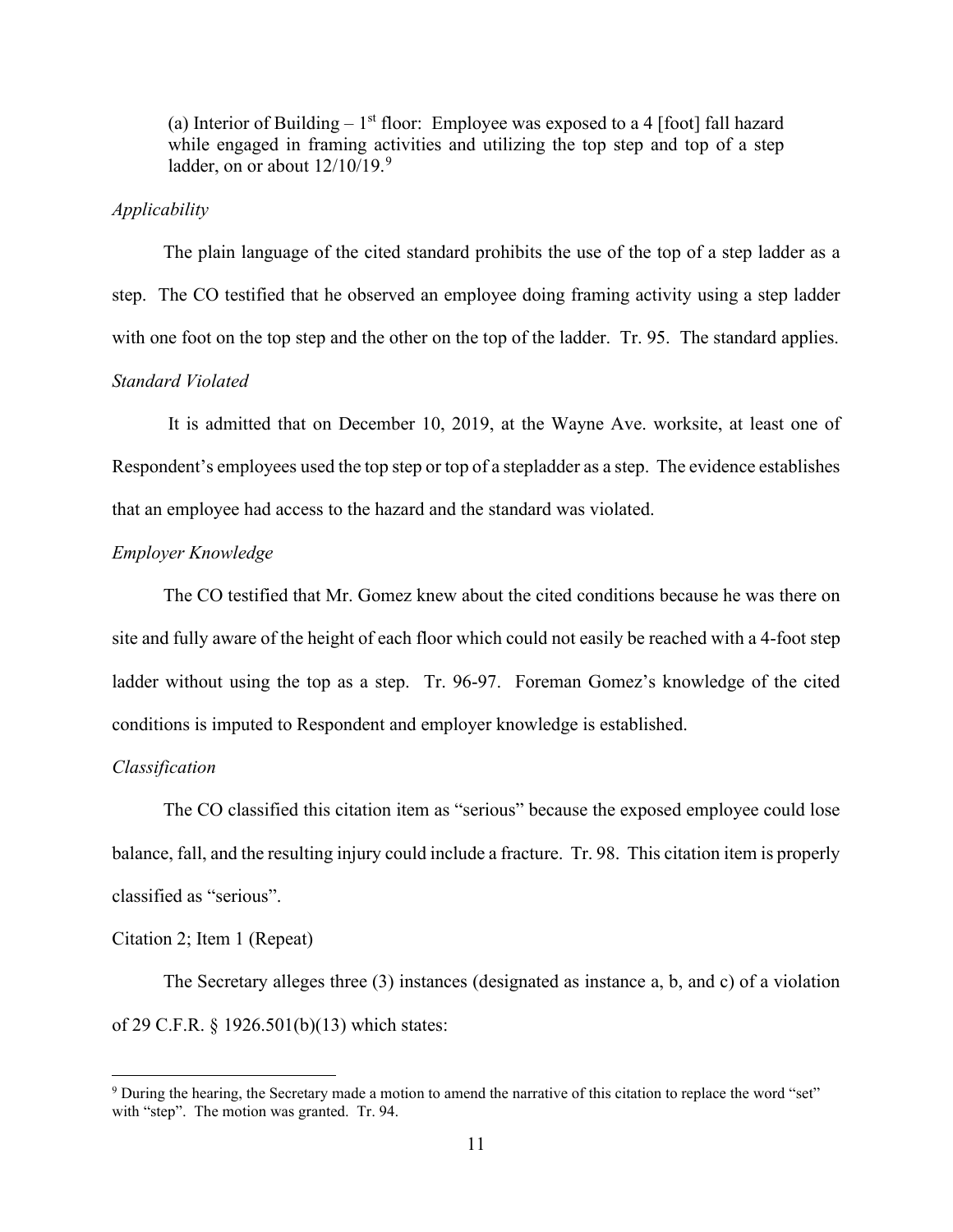Residential construction. Each employee engaged in residential construction activities 6 feet (1.8 m) or more above lower levels shall be protected by guardrail systems, safety net system, or personal fall arrest system unless another provision in paragraph (b) of this section provides for an alternative fall protection measure. Exception: When the employer can demonstrate that it is infeasible or creates a greater hazard to use these systems, the employer shall develop and implement a fall protection plan which meets the requirements of paragraph  $(k)$  of  $\S$  1926.502.

Specifically, the Secretary alleges that:

 $\Box$  employees engaged in residential construction activities 6 feet (1.8 m) or more above lower levels were not protected by guardrail systems, safety net system, or personal fall arrest system, nor were employee(s) provided with an alternative fall protection measure under another provision of paragraph 1926.501(b):

(a) Exterior of Building – Second Floor: Employees without any means of fall protection were exposed to fall hazards of approximately 20 feet while engaged in framing activities loading materials, on or about 12/10/19;

(b) Exterior of Building – First Floor: Employees without any means of fall protection were exposed to fall hazards of approximately 8 feet while engaged in framing activities, on or about 12/10/19;

(c) Exterior of Building – Second Floor: Employee[s] without any means of fall protection were exposed to fall hazards of approximately 20 feet while retrieving a ladder, on or about 12/10/19.

# *Applicability*

The plain language of the cited standard requires the use of fall protection when engaged

in construction activities more than six (6) feet above a lower level. 29 C.F.R. § 1926.501(b)(13).

It is admitted that the worksite included a structure with two levels higher than ground level. CX-

1. It is further admitted that one level of the structure was approximately eight (8) feet above the

ground, and the other was approximately twenty feet above ground. *Id*. The cited standard applies.

# *Standard Violated*

 It is admitted that on December 10, 2019, at the Wayne Ave. worksite, Respondent's employees did not wear personal fall arrest systems while performing work on the first or second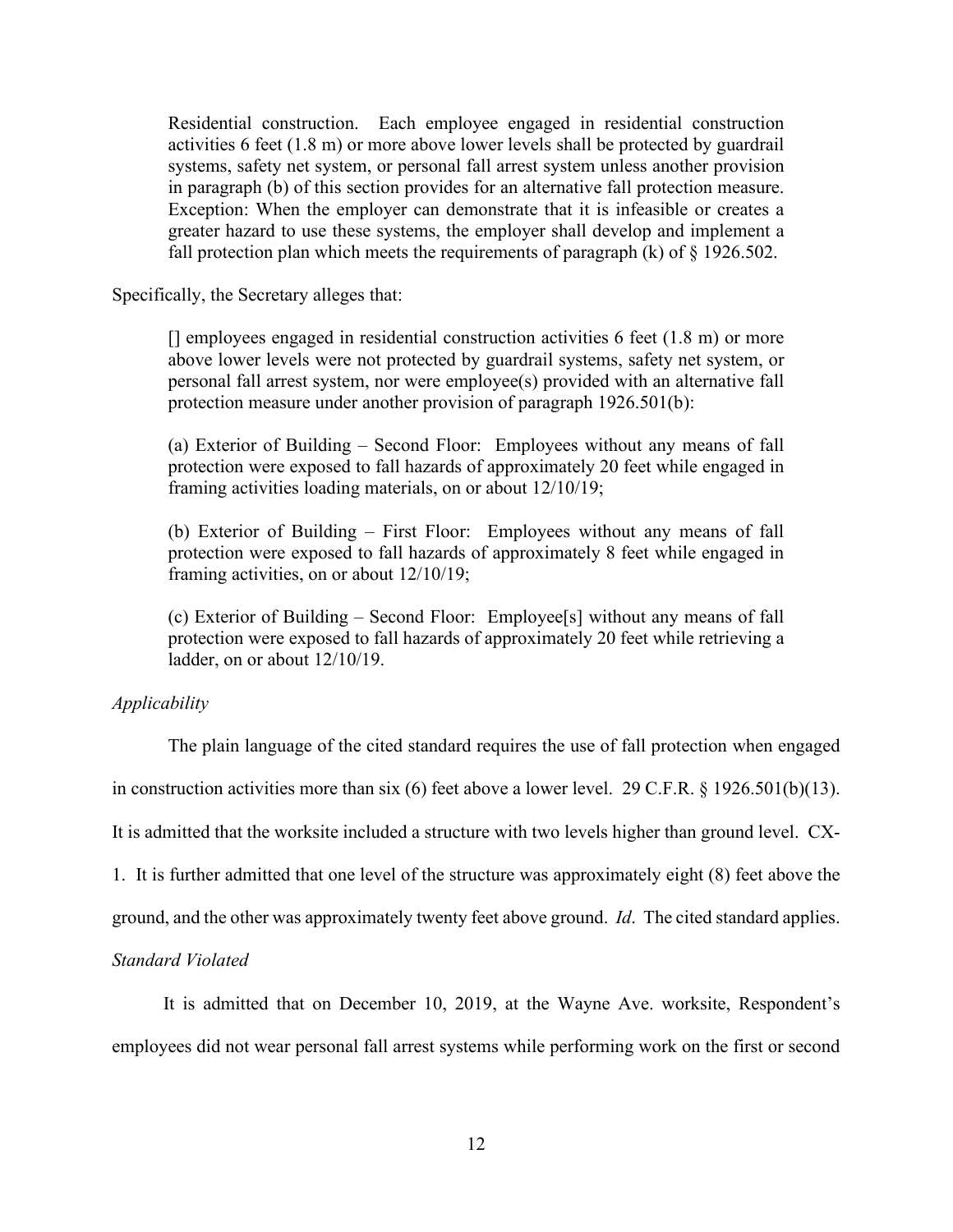floors of the structure, nor did Respondent provide any type of fall protection at this worksite. *Id*. The evidence establishes that an employee had access to the hazard and the standard was violated. *Employer Knowledge* 

 Regarding instance A, Mr. Gomez told the CO that they worked up there (second floor) earlier stacking wood and doing some framing work. They stopped due to the rain. Tr. 102.

 Regarding instance B, Mr. Gomez was one of the employees working on the first floor and had a full view of the openings. Tr. 107, CX-7a (photo).

 Regarding instance C, the CO observed an employee retrieve a ladder from the second floor. The employee who used the ladder to come down was on the second floor. He was not wearing fall protection. Tr. 108. Mr. Gomez was with the CO during his inspection and, based on the CO's testimony, the hazardous condition was in plain sight.

Foreman Gomez's knowledge of the cited conditions is imputed to Respondent and employer knowledge is established.

#### *Classification*

This citation item is an alleged "repeat" of a substantially similar violation previously cited. A violation is repeated if the employer was previously cited for a substantially similar violation and the citation became a final order before the occurrence of the alleged repeated violation. *Deep S. Crane & Rigging Co.*, 23 BNA OSHC 2099, 2105 (No. 09-0240, 2012) *aff'd*, 535 F. App'x. 386 (5th Cir. 2013)(unpublished); *Potlatch Corp.*, 7 BNA OSHC 1061, 1063 (No. 16183, 1979). "[T]he principal factor in determining whether a violation is repeated is whether the two violations resulted in substantially similar hazards." *Amerisig Se., Inc.*, 17 BNA OSHC 1659, 1661 (No. 93- 1429, 1996), *aff'd without published opinion*, 117 F.3d 1433 (11th Cir. 1997).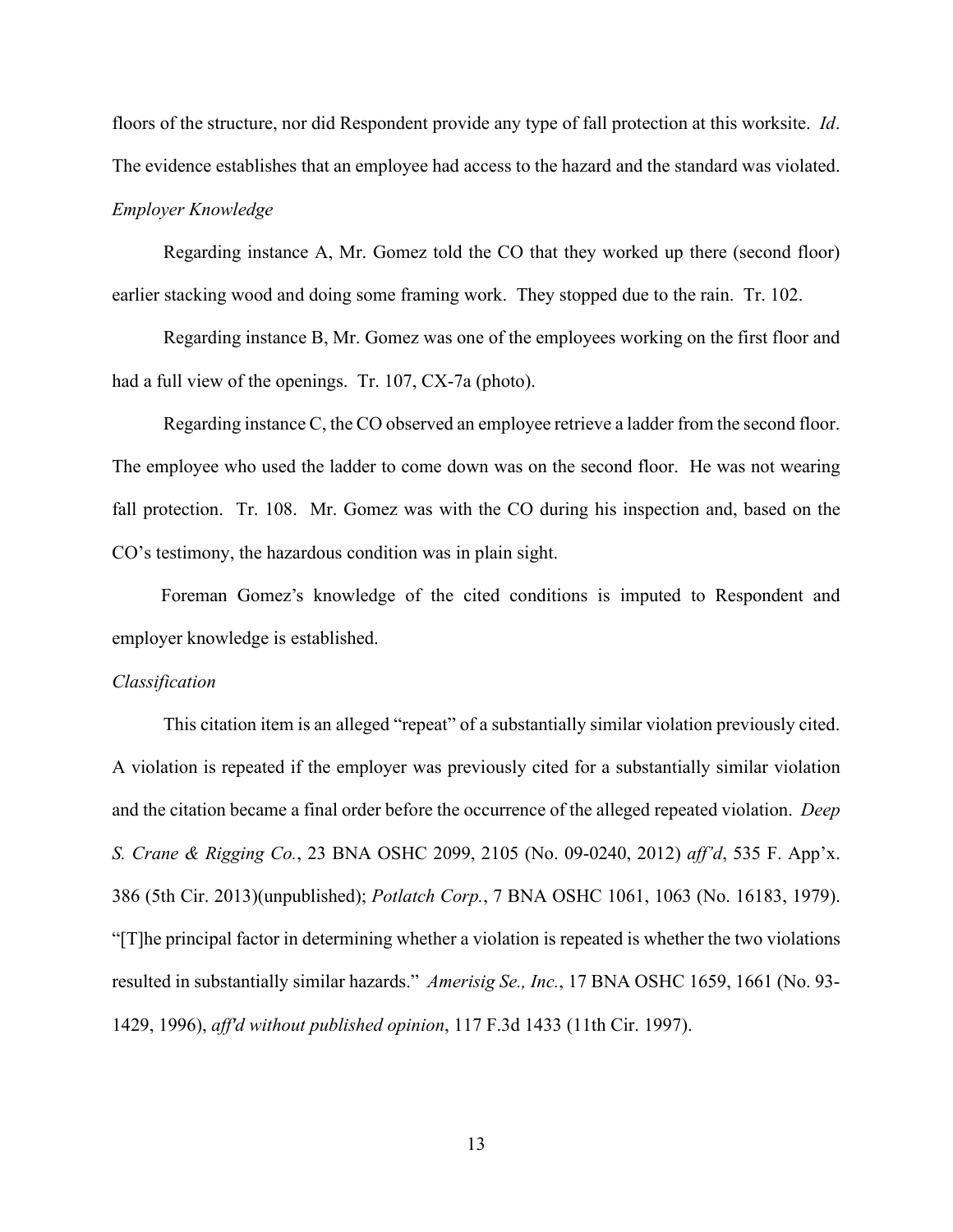## *Predicate Citation*

 On July 10, 2018, CO Joseph Murrin conducted an inspection of a worksite located at 439 Ottawa Ave. in Hasbrouck Heights, New Jersey (Ottawa Ave. worksite). Tr. 25, 28. As he was driving by the worksite, the CO observed fall hazards. Respondent, Framing Specialist, was doing framing work for residential house construction. Tr. 28. The CO conducted an opening conference with a man who identified himself as the owner of the company, Simeon Morales.<sup>10</sup> Tr. 30-31. The CO took a photograph that showed an employee at the edge of the structure with no fall protection. CX-20 (photo), Tr. 35. During the closing conference, the CO discussed the need for fall protection (some type of harness) with Mr. Morales and his employees. Tr. 43. As a result, a citation was issued to Respondent because an employee was leaning over the edge of a structure approximately 13 feet above the ground without fall protection. CX-17 (referencing inspection number 1330224, which included 1 serious; 2 item citation). The citation was mailed to Respondent via first-class mail. Tr. 39. It is admitted that Respondent did not submit a notice of contest to the citations issued to his company on or about December 6, 2018, as a result of inspection number  $1330224$ .<sup>11</sup> The 2018 citation the Secretary relies on in the present matter to support a "repeat" classification was issued for an alleged violation of 29 C.F.R. § 1926.501(b)(1). This standard states:

**Unprotected sides and edges.** Each employee on a walking/working surface (horizontal and vertical surface) with an unprotected side or edge which is 6 feet or more above a lower level shall be protected from falling by the use of guardrail systems, safety net systems, or personal fall arrest systems.

 $10$  Notably, Mr. Morales admitted that he had an employee at this worksite; however, he complained that his employee was not depicted in the photograph marked CX-20.<br><sup>11</sup> The Act provides that:

If, within fifteen working days from the receipt of notification issued by the Secretary, the employer fails to notify the Secretary that he intends to contest the notification or proposed assessment of penalty, the notification and assessment, as proposed, shall be deemed a final order of the Commission and not subject to review by any court or agency. 29 U.S.C. 659 § 10(b).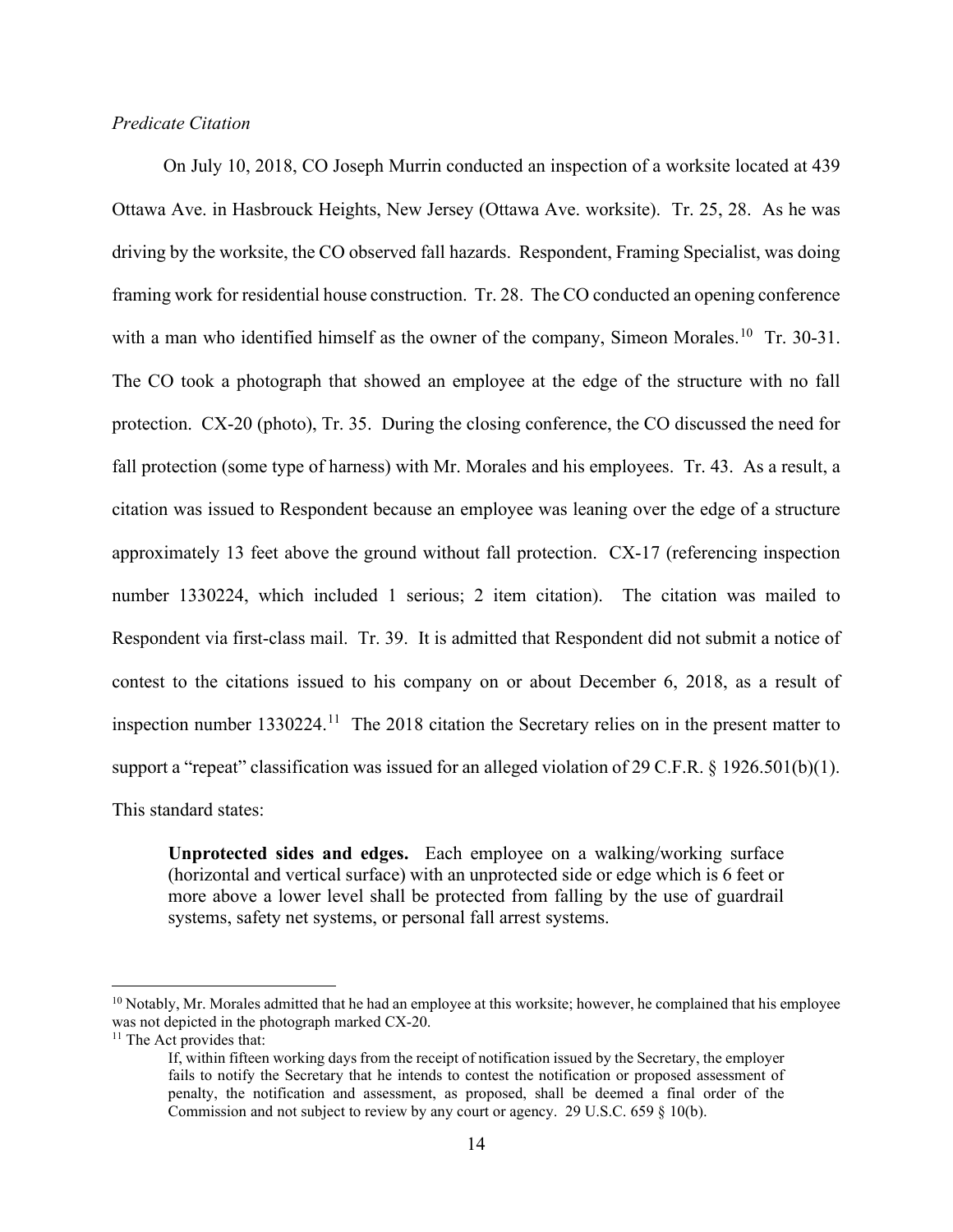Specifically, the previous citation alleged:

A) Exterior, on top of the structure. Employees were exposed to fall hazards of approximately 13 feet (front) and 18 feet (back) while engaged in framing work on the upper level of a structure without a means of fall protection in place, on or about July 10, 2018.

The CO testified that 29 C.F.R.  $\S$  1926.501(b)(13) could have been cited for this violation instead of 29 C.F.R. § 1926.501(b)(1), which was actually cited. Tr. 41. However, his supervisor suggested that 1926.501(b)(1) was the better citation because of the "leading sides and edges" and because the structure of the roof was flat rather than pitched. Tr. 42. Regardless of the standard ultimately selected, the CO testified that he cited Respondent for a "fall hazard". Tr. 43. The plain language of both 1926.501(b)(1) and 1926.501(b)(13) clearly seek to protect workers from fall hazards. Accordingly, the Court finds that the hazards noted in the citation at issue here, which cites a violation of 1926.501(b)(13), are the same or substantially similar to the hazard cited during the 2018 inspection. The violation is properly characterized as "repeat".

*Docket No. 20-0626* 

Citation 1; Item 1 (Willful/Repeat)  $^{12}$ 

The Secretary alleges a violation of 29 C.F.R. § 1926.501(b)(13) which states:

Residential construction. Each employee engaged in residential construction activities 6 feet (1.8 m) or more above lower levels shall be protected by guardrail systems, safety net system, or personal fall arrest system unless another provision in paragraph (b) of this section provides for an alternative fall protection measure. Exception: When the employer can demonstrate that it is infeasible or creates a greater hazard to use these systems, the employer shall develop and implement a fall protection plan which meets the requirements of paragraph  $(k)$  of  $\S$  1926.502.

 $12$  In his Complaint, the Secretary amended the Citation to allege a "willful" violation of the Act and pled, in the alternative, that the alleged violation was a "repeat" violation of the Act. The Occupational Safety and Health Review Commission Procedural Rules permit parties to plead alternative claims or defenses. 29 C.F.R. § 2200.30(e).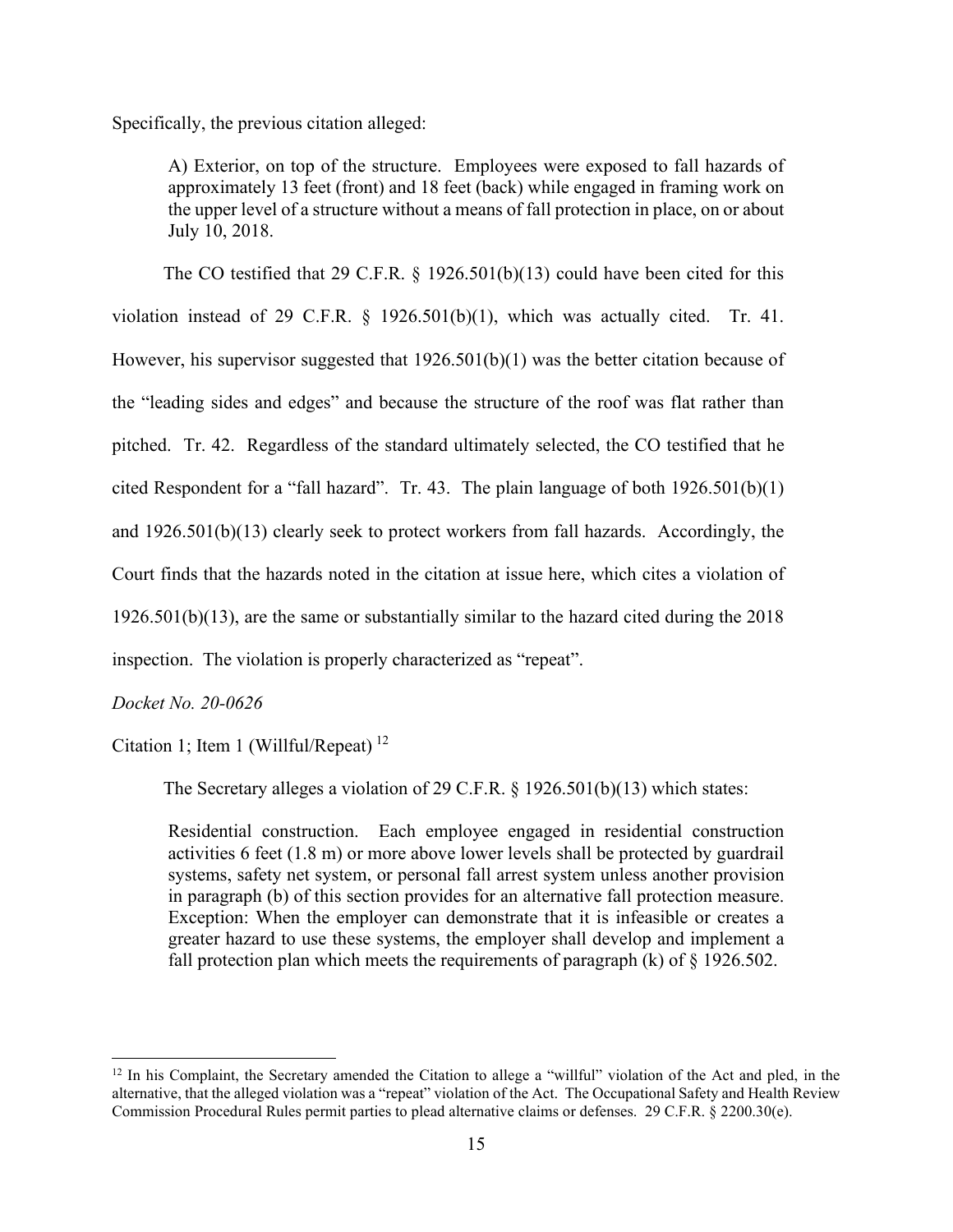Specifically, the Secretary alleges that:

(a) Roof frame: Employees were exposed to fall hazards of approximately 25 feet while framing the roof of a residential home without any means of fall protection in place, on or about 2/20/2020.

## *Applicability*

The plain language of the cited standard requires the use of fall protection when engaged in construction activities more than six (6) feet above a lower level. It is admitted that the structure on the  $9<sup>th</sup>$  St. worksite included a structure with a roof that was located approximately twenty-five feet above the ground and Respondent's employees were working on the roof. CX-1. The cited standard applies.

## *Standard Violated*

 It is admitted that Respondent did not provide any type of fall protection aside from the harness the exposed employees were wearing. CX-1. It is admitted that on February 20, 2020, at the 9th Street worksite, Respondent's employees who were working on the roof of the structure did not connect the harnesses of the personal fall arrest systems they were wearing to an anchorage. *Id*. The evidence establishes that an employee had access to the hazard and the standard was violated.

#### *Employer Knowledge*

 Mr. Gomez was the foreman on site. Tr. 128. The CO testified that Mr. Gomez had knowledge of the cited condition because "he was in plain view of the employees being exposed to a fall hazard." Tr. 138. Mr. Gomez's knowledge of the cited condition is imputed to Respondent and employer knowledge is established.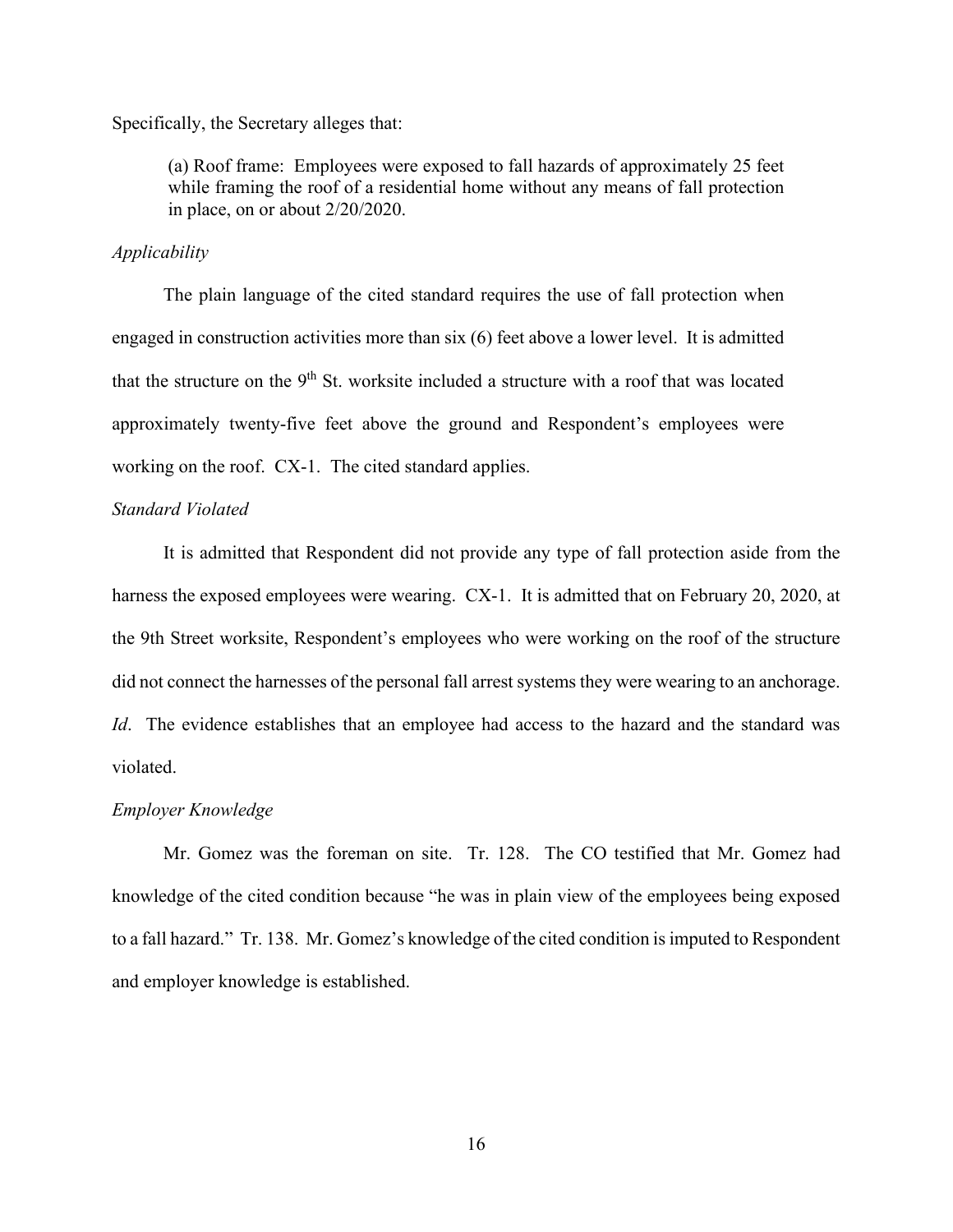## *Classification*

"The hallmark of a willful violation is the employer's state of mind at the time of the violation—an 'intentional, knowing, or voluntary disregard for the requirements of the Act or ... plain indifference to employee safety.' " *Kaspar Wire Works, Inc.*, 18 BNA OSHC 2178, 2181 (No. 90-2775, 2000) (citation omitted), *aff'd*, 268 F.3d 1123 (D.C. Cir. 2001).

[I]t is not enough for the Secretary to show that an employer was aware of conduct or conditions constituting the alleged violation; such evidence is already necessary to establish any violation .... A willful violation is differentiated by heightened awareness of the illegality of the conduct or conditions and by a state of mind of conscious disregard or plain indifference ....

*Hern Iron Works, Inc.*, 16 BNA OSHC 1206, 1214 (No. 89-433, 1993); *see also Bianchi Trison* 

*Corp. v. Chao,* 409 F.3d 196, 208 (3d Cir. 2005) (A willful violation of the OSH Act "constitutes

an act done voluntarily with either an intentional disregard of, or plain indifference to, the OSH

Act's requirements" quoting *Ensign-Bickford co. v. OSHRC*, 717 F.2d 1419, 1421 (D.C. Cir.

1983).

There must be evidence that an employer knew of an applicable standard or provision prohibiting the conduct or condition and consciously disregarded the standard. Without such evidence of familiarity with the standard's terms, there must be evidence of such reckless disregard for employee safety or the requirements of the law generally that one can infer that if the employer had known of the standard or provision, the employer would not have cared that the conduct or conditions violated it.

*Williams Enters. Inc.*, 13 BNA OSHC 1249, 1257 (No. 85-355, 1987).

"The state of mind of a supervisory employee ... may be imputed to the employer for purposes of finding that the violation was willful." *Branham Sign Co.*, 18 BNA OSHC 2132, 2134 (No. 98-752, 2000); *Elliot Constr. Corp.*, 23 BNA OSHC 2110, 2116-17 (No. 07-1578, 2012) (finding plain indifference when supervisor knew from prior experience and the day of the accident that carbon monoxide would be present and yet failed to monitor for it); *Adrian Constr. Co.*, 7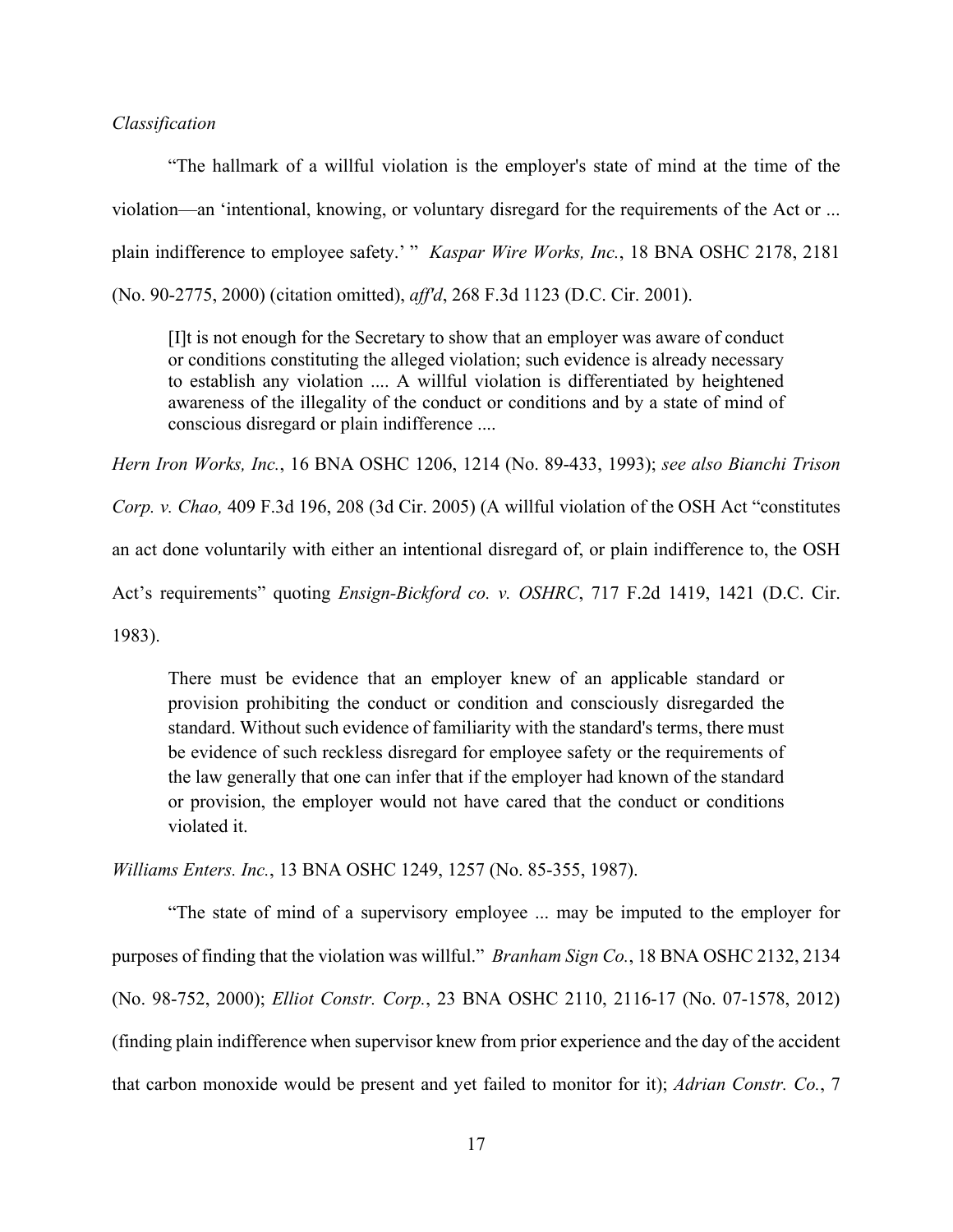BNA OSHC 1172, 1175 (No. 15414, 1979) ("A violation is willful if the evidence shows that the employer ignored an obvious and grave danger . . . ").

### Heightened Awareness

The Court finds that the Secretary has established that Respondent had a heightened awareness of the requirement to provide and ensure the use of fall protection by its employees. *See Hern Iron Works, Inc.*, 16 BNA OSHC at 1214 ("A willful violation is differentiated by heightened awareness of the illegality of the conduct or conditions...").

CO Joseph Murrin testified that, during his 2018 inspection of the Ottawa Ave. worksite, he discussed the need for fall protection (some type of harness) with Mr. Morales and his employees. Tr. 43. CO Stuart Sydenstricker testified that, during his 2019 inspection of the Wayne Ave. worksite, he told Foreman Gomez and all of the employees that working without fall protection is dangerous. CO Sydenstricker further testified that in response they replied, "you got us". Tr. 111. Although Mr. Morales was not at the worksite for the 2019 inspection, knowledge of the hazard and the CO's warning are imputed to Respondent because his foreman, Mr. Gomez, was present. *Branham Sign Co.*, 18 BNA OSHC at 2134 ("state of mind of a supervisory employee ... may be imputed to the employer for purposes of finding that the violation was willful.")

### Plain Indifference

The Court finds that Respondent acted with plain indifference. *Anderson Excavating & Wrecking Co.*, 17 BNA OSHC 1890, 1892-94 (No. 92-3684, 1997) (plain indifference found based in part on failure to provide safety program, training, and protective equipment, combined with supervisory involvement and failure to act after notification of violations of the same standard at other sites) *aff'd*, 131 F.3d 1254 (8th Cir. 1997). It is admitted, and the record also reflects that Respondent did not have a written fall protection plan during the two years prior to the February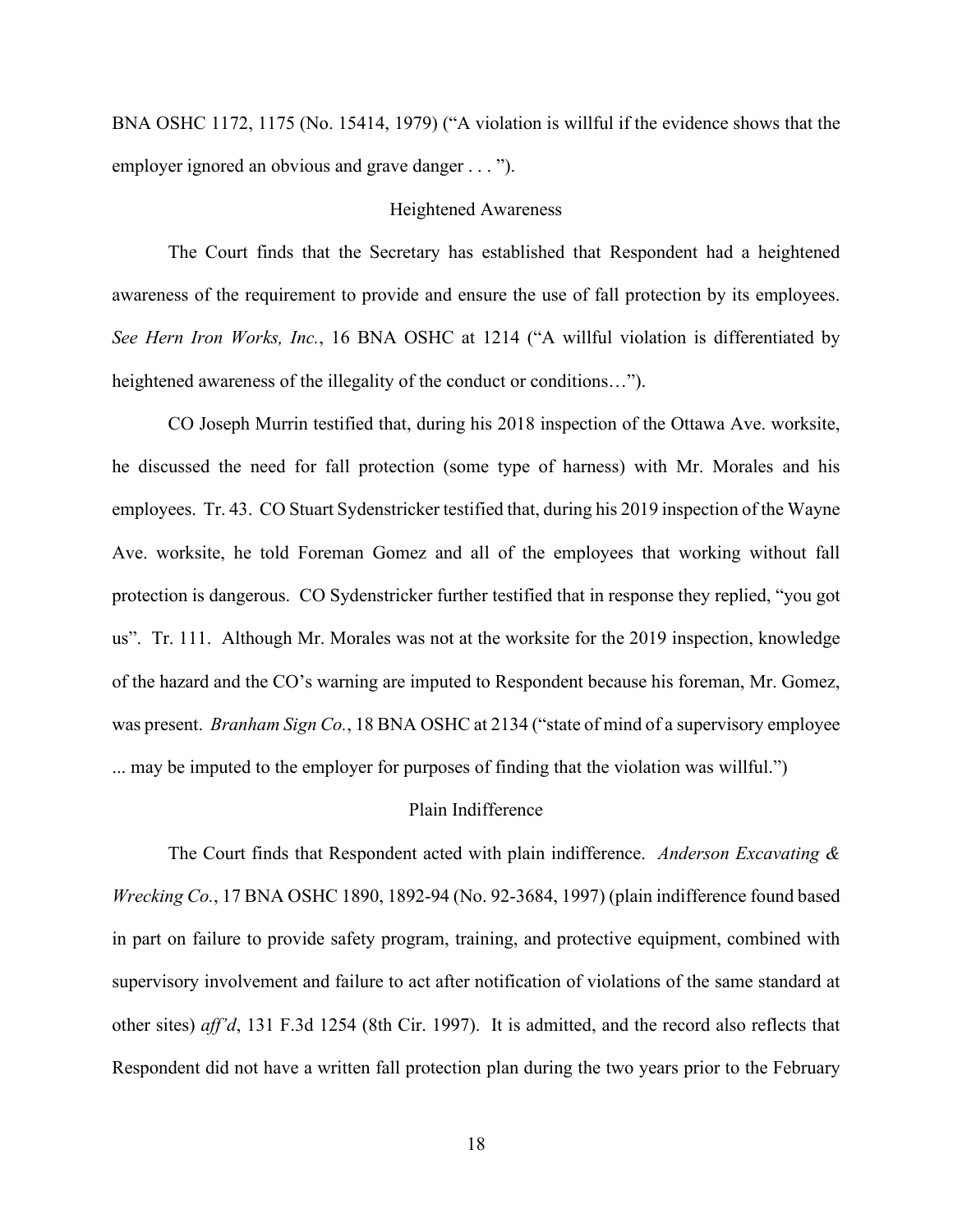20, 2020, inspection. CX-1. Respondent's attitude of "plain indifference" is also revealed in the fact that although at least one employee wore a harness during the 2020 inspection at the  $9<sup>th</sup>$  Ave. worksite, he wasn't tied off with a lifeline or lanyard to an anchorage point. Tr. 135. In fact, the lifeline on site looked new and never used. Tr. 139. When the CO asked Mr. Gomez why employees were not tied off with the lifeline, he replied that the line gets in the way. Tr. 140. In this instance, unlike the previous inspections, Respondent had the necessary fall protection equipment on-site and still refused to have employees use it --- that is the very definition of "plain indifference".

This citation is properly characterized as willful.

# Penalty Determination

The testimony regarding the proposed penalties for each of the alleged violations is undisputed in that Respondent did not address them in his brief testimony, nor did he offer any documentary evidence to dispute the penalty criteria or amounts. The Commission, as the final arbiter of penalties, must give due consideration to the gravity of the violation and to the employer's size, history, and good faith*. J.A. Jones Constr. Co*., 15 BNA OSHC 2201, 2213-14 (No. 87-2059, 1993). These factors are not necessarily accorded equal weight, and gravity is generally the most important factor. *Trinity Indus., Inc.*, 15 BNA OSHC 1481, 1483 (No. 88-2691, 1992). The gravity of a violation depends upon such matters as the number of employees exposed, duration of exposure, precautions taken against injury, and the likelihood that an injury would result*. J.A. Jones*, 15 BNA OSHC at 2213-14.

For Citation 1, Item 1 in case docket no. 20-0330, the CO testified that penalty adjustments were made for company size and history. A 70% penalty reduction was applied for size, and a 10% increase was applied based on citation history. No reduction was given for good faith because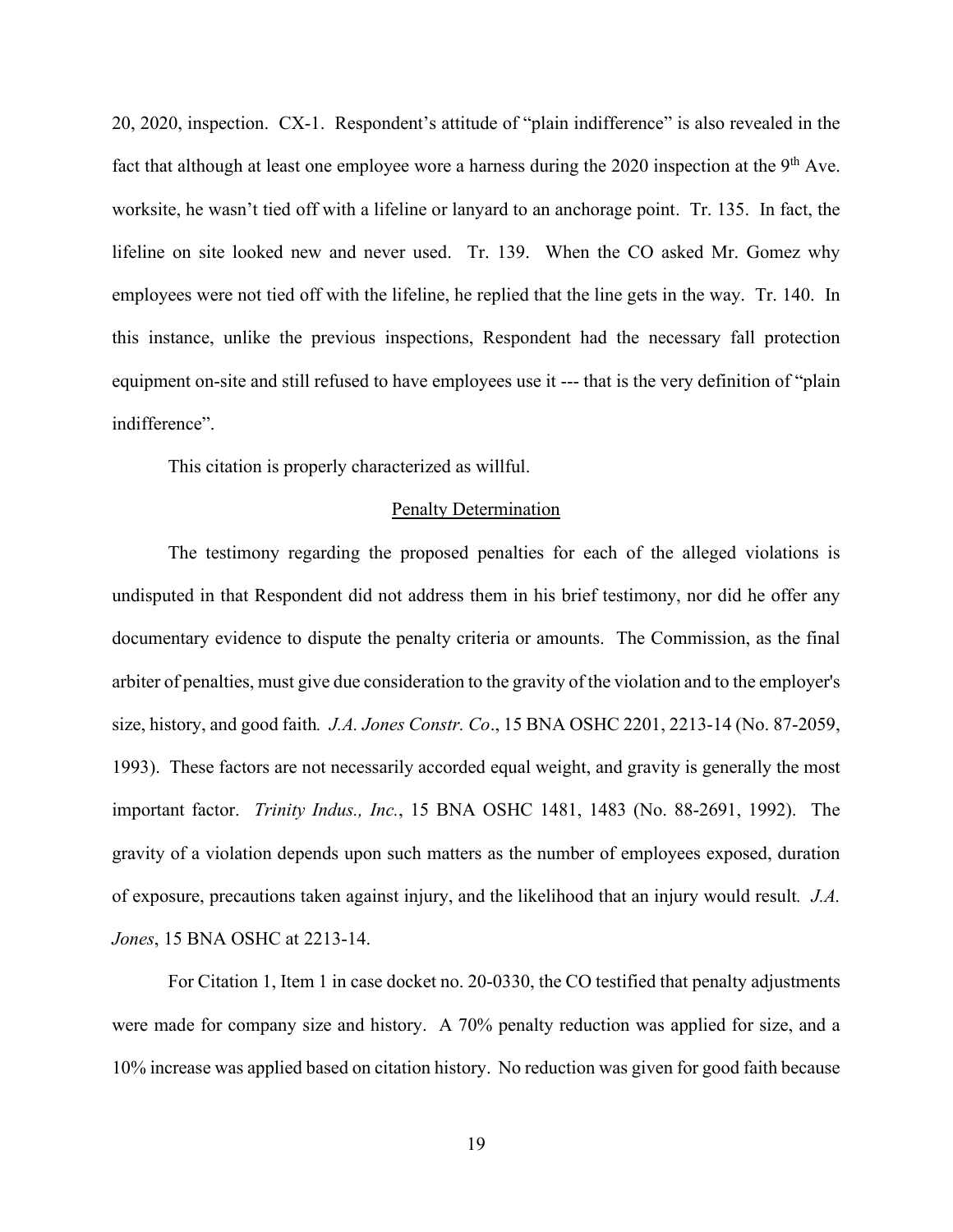there was no evidence that Respondent had a health and safety program. Tr. 85. The severity was rated "medium" because of the possibility that impact could result in eye injury. Tr. 84. The CO's testimony regarding the penalty criteria for Citation 1, Item 2 and in case docket no. 20-0330 was exactly the same. For Citation 1, Item 3 in case docket 20-0330, the CO's testimony regarding penalty was the same for "size, history, and good faith". With regard to severity, he testified that it was rated "lesser/lower" based on the possibility of serious injury. Tr. 98. For Citation 2, Item 1 in case docket no. 20-0330, the CO's testimony was nearly the same; however, he added that he also considered Respondent's failure to provide fall protection when he made his determination that no reduction should be given for "good faith". Tr. 114-15.

For Citation 1, Item 1 in case docket no. 20-0626, the CO testified that the severity and probability were rated high because there could have been a death. Also, there was a 70% reduction for company size. Tr. 143. There were no adjustments made for history or good faith. Tr. 144.

The evidence supports a finding that the penalties proposed for the citations in each docket (20-0330 & 20-0626) are appropriate.

#### FINDINGS OF FACT AND CONCLUSIONS OF LAW

The foregoing constitutes the findings of fact and conclusions of law in accordance with Rule 52(a) of the Federal Rules of Civil Procedure.

#### ORDER

Based on the foregoing Findings of Fact and Conclusions of Law, it is ORDERED that:

- 1. Item 1 of Citation 1 in case docket no. 20-0330, alleging a violation of 29 C.F.R. § 1926.102(a)(1), is AFFIRMED as Serious, and a penalty in the amount of \$2,545.00 is assessed.
- 2. Item 2 of Citation 1 in case docket no. 20-0330, alleging a violation of 29 C.F.R. § 1926.1053(b)(1), is AFFIRMED as Serious, and a penalty in the amount of \$2,545.00 is assessed.